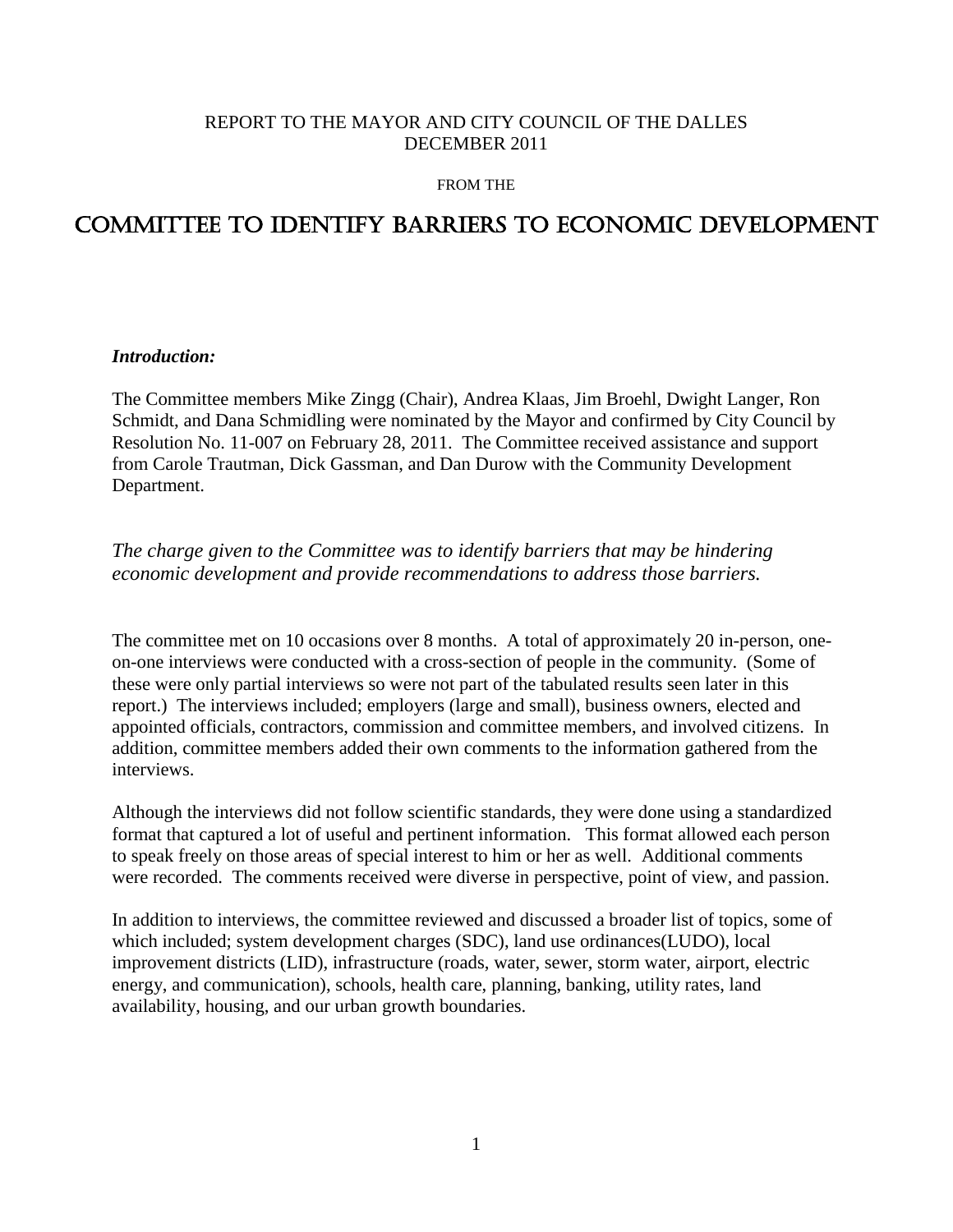# *Summary of Findings:*

The Committee found that from an economic development outlook the community has much for which we should be grateful and much from which we can learn and improve.

# A. *Interview Findings Summary*

This summary is a compilation of findings from the interviews. The interview format allowed many of the responses to be categorized and tabulated into "Positive, Neutral, or Challenge". The color coding shows those categories that are predominantly positive (green), neutral (blue), and challenge (red). For this summary, the positives and neutrals were added together and if the difference was greater than two (2) then the category was either positive or challenge; if two (2) or less, the category was determined neutral.

| Category                              | Positive | Neutral $(P+N)$ | Challenge |
|---------------------------------------|----------|-----------------|-----------|
|                                       |          |                 |           |
| <b>Utility Rates</b>                  | 11       | 3(14)           |           |
| How Does The Dalles Stack Up          | 10       | 1(11)           |           |
| <b>Construction Costs</b>             | 7        | 4(11)           |           |
| Comprehensive Plan/LUDO               | 3        | 6(9)            |           |
| <b>Regulatory Agencies' Attitudes</b> | 8        | 1 (9)           |           |
| <b>Tax Rates</b>                      | 6        | 2(8)            | 10        |
| Education $(K-12)$                    | 3        | (4)             | 12        |
| Housing                               | 3        | 0(3)            | 13        |
| <b>System Development Charges</b>     | 2        |                 |           |

*Community Strengths, in rank order.* (8 = *number of similar responses*) Location / (4) Weather, Economic Development Efforts / (3) Small Town Attributes, I-84, Portland and PDX / (2) Government Efforts, CGCC. *Others* – utilities, economy, work force, outdoor activities, business people, planning, health care, and housing.

*Community challenges, in rank order.* (5) Schools, Economic Development Efforts / (3) Small Population, Housing, Labor Force / (2) Location, Infrastructure, Developable Land, Economic Base, Government, Market Area. *Others – downtown*, family environment, turnover of doctors, appearance, infighting.

*Greatest Business Challenge.* (2) Poor Economy, Community Support, City and County Planning Departments, No Challenges. *Others –* being an absentee landlord, being a normal hours business, appearance of the town, importing raw materials (environmental issue), work force, schools, lack of professional workers, financial mix, hard to do business, land supply.

*What works well for business.* (3) Location, Easy to do Business / (2) Work Force, Serving People, Government. *Others:* - planning department, hiring consultants, word-of-mouth, transportation facilities.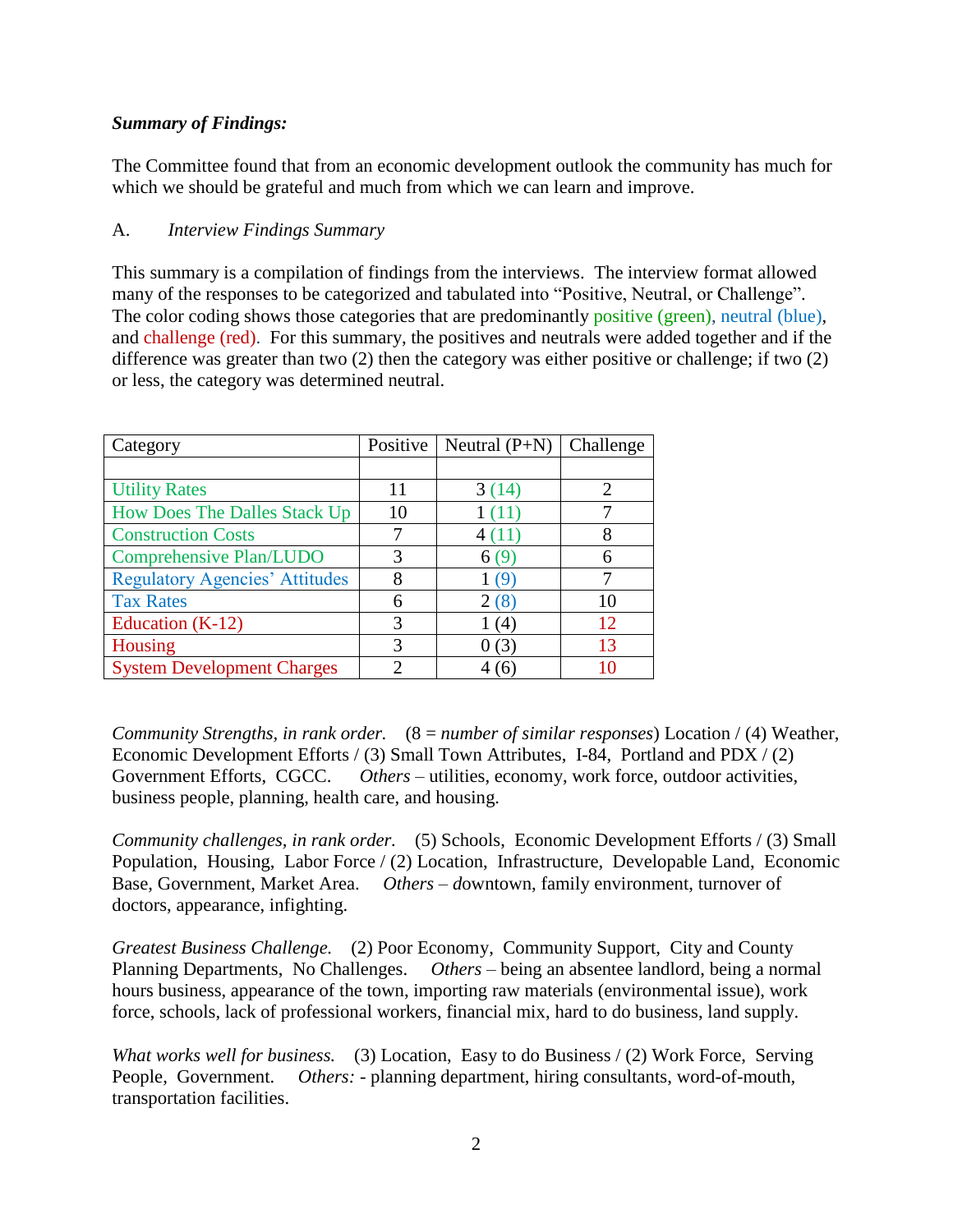#### B. *Committee's Findings Summary:*

This summary is a compilation of findings from the interviews, the interview findings summary, and other collective personal experiences of committee members.

- The Committee found that there are two (2) categories of economic development challenges; those that are in the community's control and those that are not.
- The Committee found that there are two (2) groups of major industrial and commercial developers; larger developers, mostly from outside the area, and smaller developers, mostly from the local community.
- Larger developers will look at all community facets including; housing, schools, taxes, land availability, climate, location, work force, energy, transportation, and etc. For this group, local codes and SDCs are less significant than these other facets.
- Smaller developers are more concerned with local codes, process, and SDC charges, and see these as deterrents to development and/or their expansion. The committee noticed a large percentage of economic development comes from within the community from current businesses/employers.

# *Challenges:*

*1. Education (K-12)*

- There is a strong community perception that School District 21 is not doing a good job. However, the Committee found that this perception is not an accurate reflection of the quality of education that is available. Whether a quality education is available or not, the negative perception is a barrier to economic development.
- The D-21 schools are less about buildings and more about students, teachers, and parents. A very good education can be had when all three care and are working toward the common goal of a quality education.
- School facilities are in great need of upgrading and refurbishing to better provide for a quality education and to give a better appearance to those that may want to relocate an existing business, or create a new business, in The Dalles.

# *2. Housing*

- The housing stock is generally aging, lacks quality and in some areas upkeep, and there are few defined, uniform neighborhoods.
- Rental properties are generally full and command medium to high rents.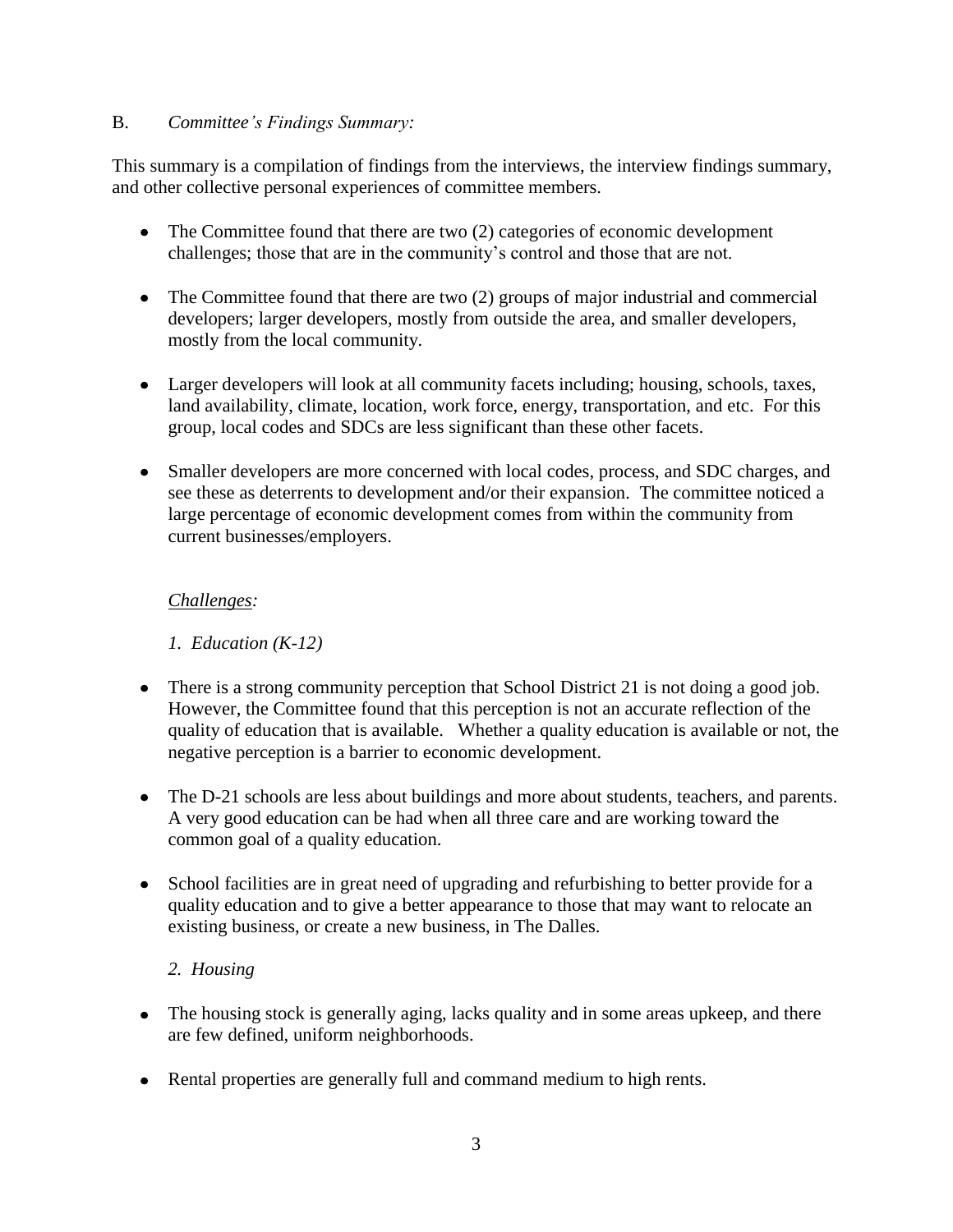- Housing represents a major challenge for convincing those that may want to relocate an existing business, or create a new business, in The Dalles.
- Improvements to the housing situation will require a concerted effort by all interests.

# *3. System Development Charges*

- SDC's are generally viewed by local developers as a burden, especially the Transportation (T)SDC. Larger developers either don't comment or are generally positive about the charges.
- The Committee found that the TSDC is the most challenging.

#### *Neutrals:*

# *1. Tax Rates*

- Property taxes are generally thought of by those interviewed as necessary and on the higher end.
- The Enterprise Zone tax abatement program for industrial development has been an important tool for generating new jobs over the years.
- The community will be asked to vote on several bond measures in the near future for needed public facility improvements.

# *2. Regulatory Agencies' Attitudes*

- Although the attitude of regulatory agencies was found to be generally neutral, there were a few notable exceptions that create development challenges.
- The attitude of regulatory agency personnel in serving citizens has a major effect on the ability of developers to complete projects, especially for those that only do developments on a rare occasion.
- The administration and enforcement of the fire codes is not working in partnership with the other economic development partners and is a barrier to economic progress. Current interpretation and administration of the fire code is viewed as harmful and punitive toward economic development and growth.

# *3. Construction Costs*

• Although not a hindrance, it was noted that development costs can vary from less than Portland rates to at least as high. However, markets in The Dalles, compared to those in Portland or other larger nearby communities, cannot command the same return on investments or higher rents, making economic success less certain.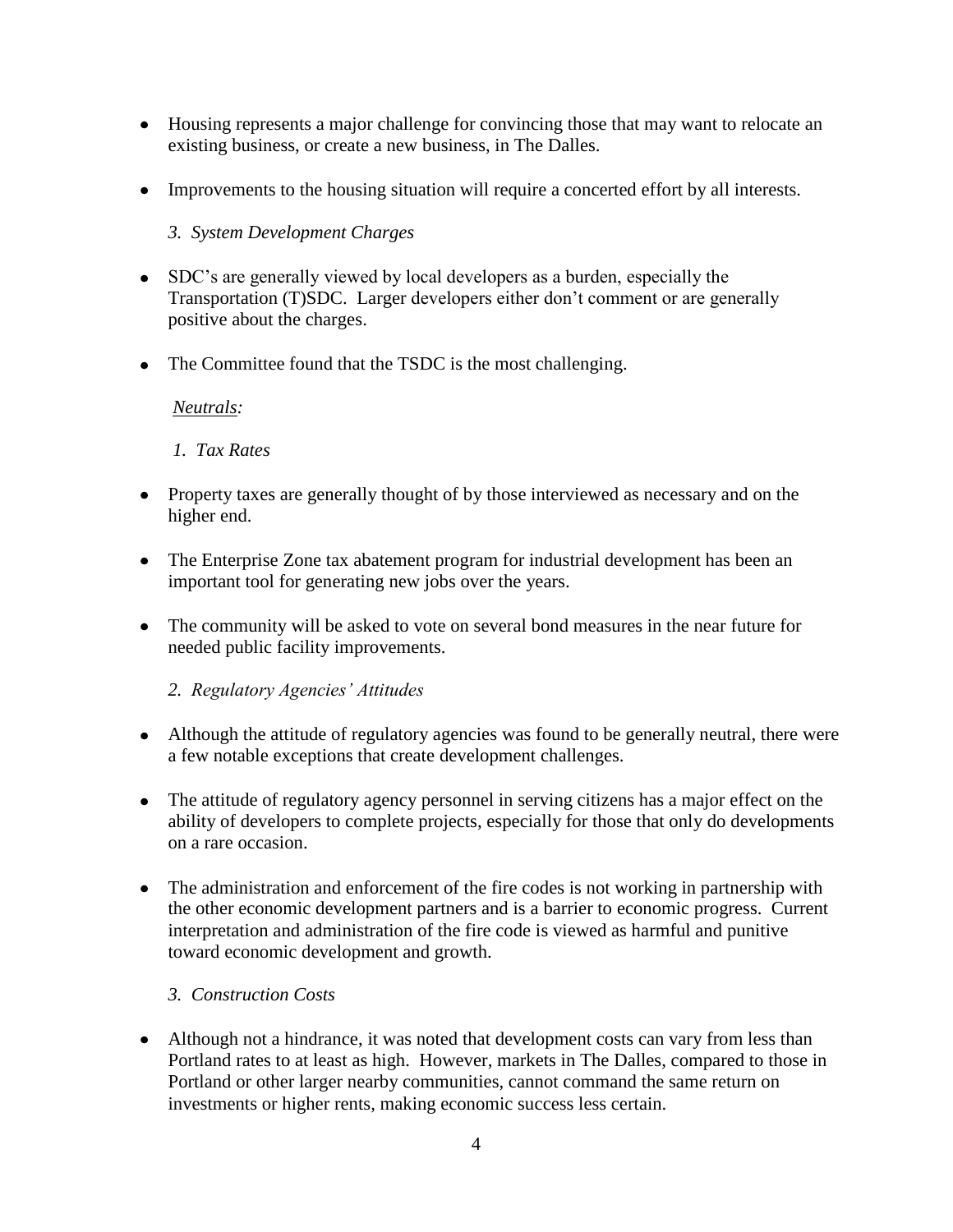#### *Positives:*

*1. Comprehensive Land Use Plan (CLUP) and Land Use and Development Ordinance (LUDO)*

- The CLUP and its implementing ordinance, LUDO, provide certainty in development expectations and a level playing field for both outside and local developers.
- The CLUP and LUDO can be a challenge to the less experienced developer, most of whom are local people.
- The City Community Development Department's customer satisfaction survey is a good tool to measure the quality of service provided by planning staff.

#### *2. Utility Rates*

Utilities rates for electric power, natural gas, water, and sewer, were a strong positive and the outlook is that we will remain very competitive into the future.

#### *How Does The Dalles Stack Up?*

The responses to this question tend to show that there is an overall positive attitude toward the economic development future of The Dalles.

#### C. *Findings on Other Economic Development Matters:*

- A. Health Care: The community's largest employer, Mid-Columbia Medical Center, has been a vital partner in providing services that support economic development and new jobs. However, the continuing challenge of recruiting and keeping doctors has been the source of many complaints over a long period of time.
- B. Banking: Since the loss of the local Bank, Columbia River Bank, financing local projects is subject to the approval of bankers living far from this community. This has become a barrier for those wanting to get financing for economic development projects.
- C. Infrastructure: The City's Urban Renewal program has proven to be an important tool in the Downtown area to build and replace infrastructure, create development opportunities, and be the catalyst that encourages private investment.
- D. Downtown: There appears to be a growing number of vacant buildings and rental space in the downtown area. The Oregon Main Street program is well underway and should be an important tool in helping to fill those vacancies and create greater demand for more space.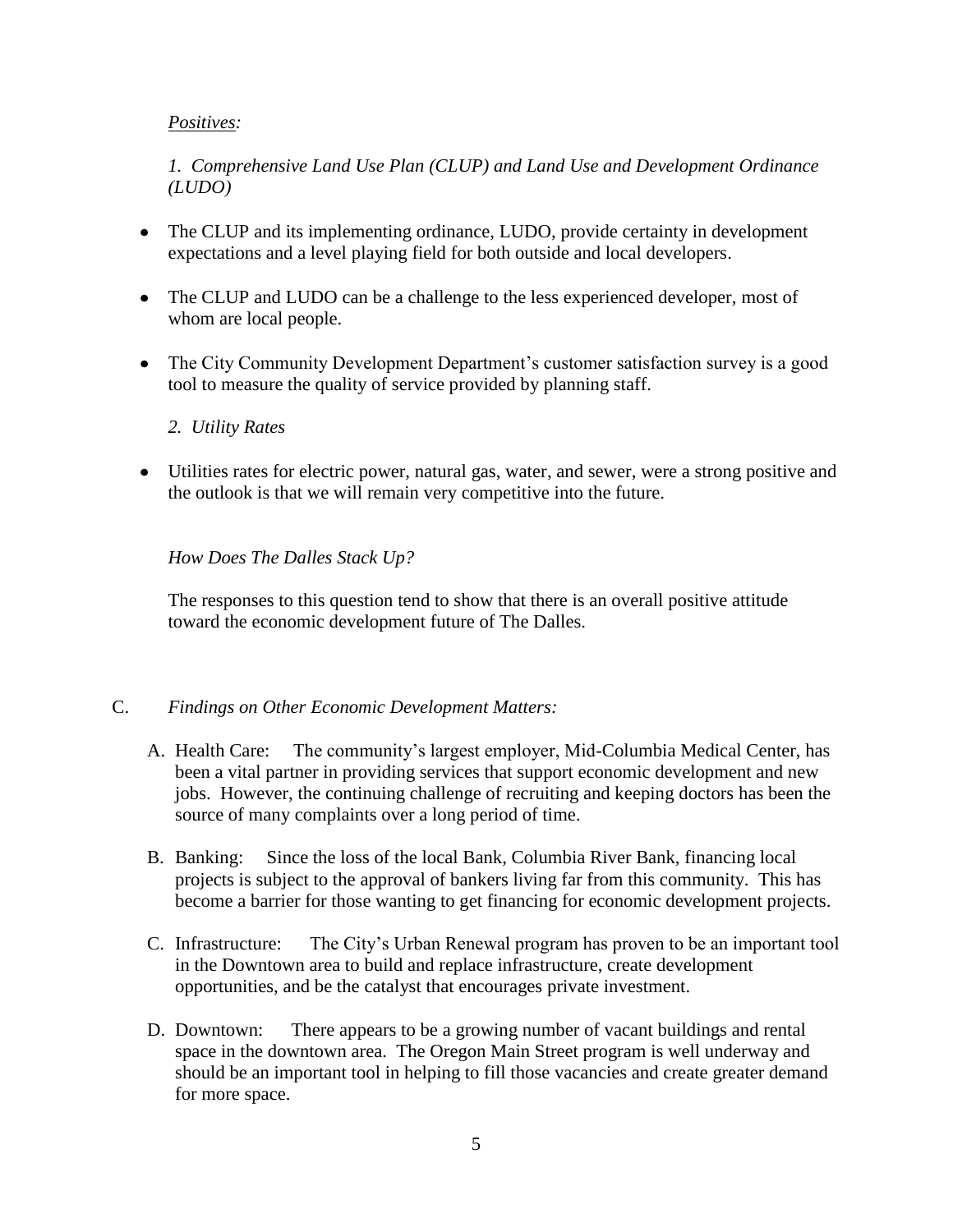- E. Long-range Planning (Urban Growth Boundaries): Expansion of the State and Federal mandated urban growth boundaries is a critical component of all future economic development success in the community. Without the expansion of these boundaries, the existing boundaries will continue to be the major barrier for economic development.
- F. Leadership of local elected officials: This is a critical factor in effective economic development and the involvement of local elected officials is critical to the success of The Dalles economic development efforts. This committee feels that it is very important that our elected officials stay informed and are the strategic decision-makers who can connect the policy "dots," be effective communicators, and take a leadership role in economic development. It is critical that elected officials, and the agencies they represent, collaborate with each other on a regular basis to ensure each agency's goals and objectives support other area agency's goals and objectives with regard to economic development.

We feel that all elected officials should be knowledgeable about economic development in order to be effective leaders. Here is a list of nine points to think about:

- What are The Dalles local strengths and weaknesses?
- How do we fit into the region/What do we have to offer?
- Do your agency's goals support the City of The Dalles economic development vision?
- What are your agency's economic development strategies?
- Connections between economic development and your agency's policies.
- The Dalles regulatory environment.
- The Dalles economic development partners and stakeholders.
- Don't forget about our existing businesses.
- What agencies' attitudes are hindrances?
- G. Need for financing. The formation of a Community Economic Development Corporation and/or Fund was discussed that would assist businesses with financing, business planning, and mentoring.
- H. Tax rates. While tax rates were viewed as relatively neutral by those interviewed, the Committee notes that The Dalles has the second highest rate in the State. In order to keep the support of the community, the local tax assessing entities should coordinate and prioritize all future bond measure requests.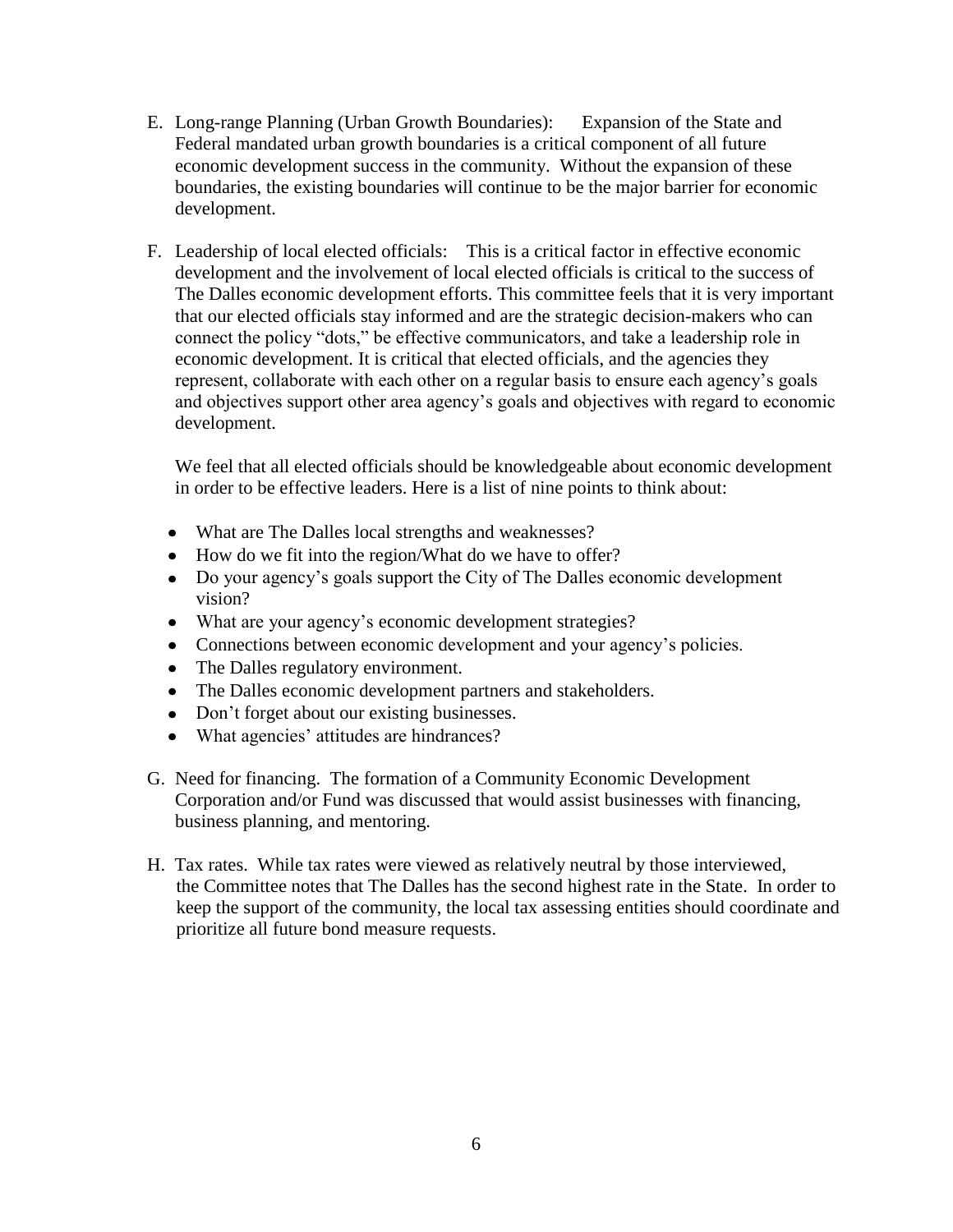#### *Recommendations:*

- 1. Establish a standing committee to be comprised of Economic Development Partners for economic development that would report to the City Council at least annually on issues, action items, and progress. This committee would begin by January 2012 and have a first report within six months.
- 2. Select representatives of elected boards to meet annually to review barriers of economic development as reported by the standing committee.
- 3. Investigate the creation of The Dalles Community Development Corporation. The Standing Committee will appoint the research group. Due by March 2012.
- 4. Encourage and help to develop public relations strategies for School District D-21 that creates a positive image of K-12 education that our schools are achieving, and a clear picture of the facilities challenges and other challenges that face public education in the community.
- 5. Recommend that the standing committee task an Ad Hoc committee to develop a housing renewal program and to carry out a demonstration project. Pilot program to be completed by January 2013.
- 6**.** Review and amend the Transportation System Plan (especially the project list) and the transportation system development charges that are needed to accomplish the revised list. To be completed by December 2012. Staff can recommend group or continue it on as an Advisory Committee role.
- 7. The customer satisfaction survey used by the Community Development Department should be expanded to allow for customer responses to the services provided by other agencies involved in the permitting process. Surveys should continue to be compiled at the City Manager's office and sent out to the various agencies. To be completed by March 2012.
- 8. All local taxing entities should collectively coordinate and prioritize bond referendums with the assistance of the standing committee.

# *Suggestions:*

- 1. Ask all local governments, agencies, private organizations, and citizens to use the Vision Action Plan as a guide when making decisions that affect the economic vitality of the community.
- 2. Continue the annual update of the LUDO and encourage interested individuals and groups to participate in the update process.